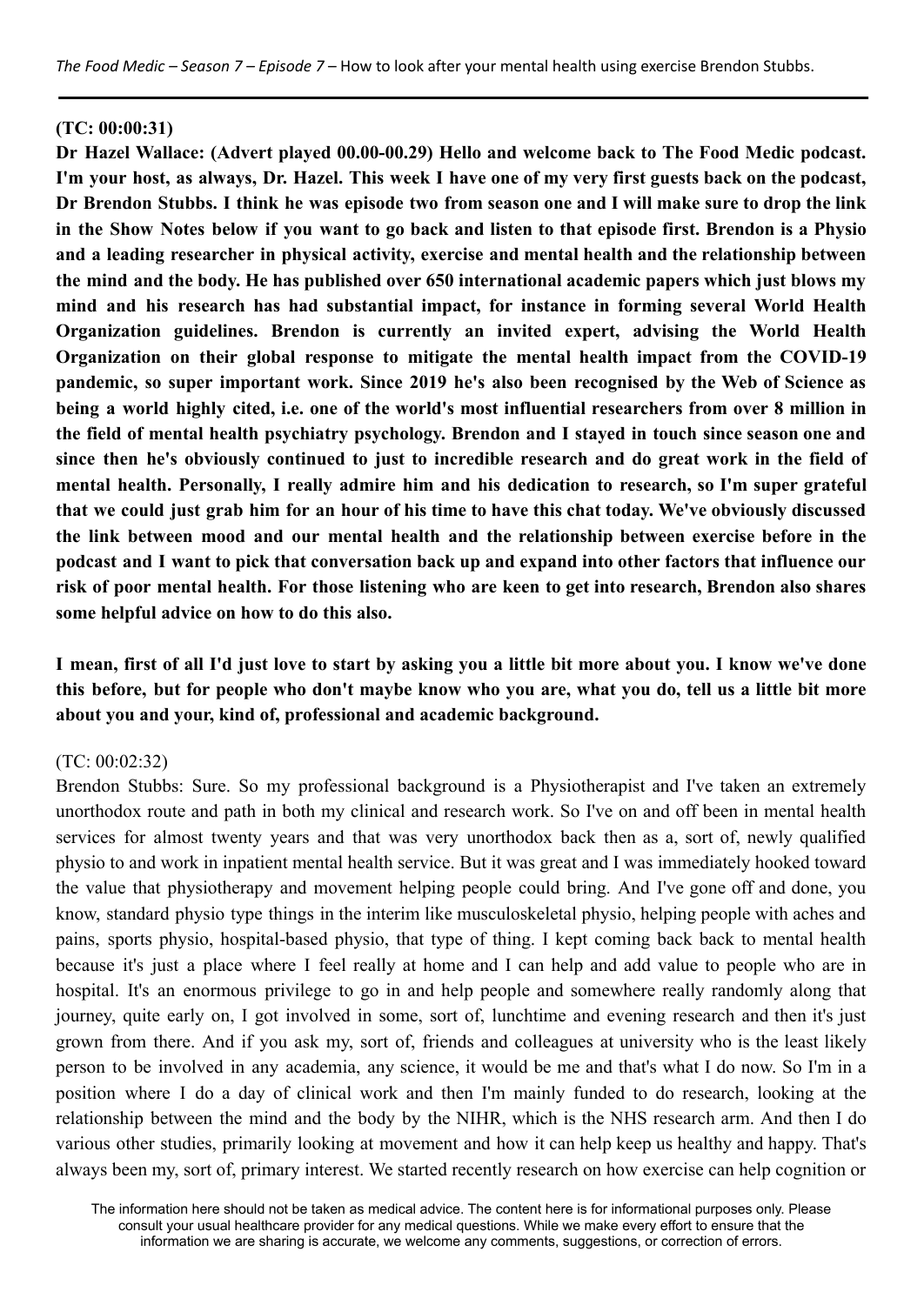development of new brain cells, an exciting project we've got, and we're looking at can we improve neurogenesis within the brain and does the gut microbiome play a role in that. And then I just get involved in all sorts of places that I didn't expect to be in.

# **(TC: 00:04:25)**

# Dr Hazel Wallace: Yes and so when you first came on the podcast I think you had published over 300 **papers. Now what number are you on? Dare I ask.**

# (TC: 00:04:35)

Brendon Stubbs: I've stopped counting Hazel, but I know it's over 650. But I really want to emphasise, although it's, like, quite a big number and it is quite a big number, research is a team endeavour. So it's very much reflective of working with good, efficient teams. You know, when you're doing stuff you're passionate about it's just really good fun and you're working with people who are fun to work with.

# **(TC: 00:04:54)**

Dr Hazel Wallace: Yes. That's really good to hear and also, like you said, you know, maybe a couple of vears ago or when you were in uni you wouldn't have thought that you would be someone who would be publishing all these papers. I guess for people listening who may be on that journey or they're just doing clinical work and want to go into research, that's reassuring that you don't have to be doing this **from a very young age or in the beginning of your academic journey.**

# (TC: 00:05:18)

Brendon Stubbs: Absolutely not. I struggled at school. I wasn't allowed into sixth form. I got into college. I just got into university. But, you know, the key thing is I found something which I was really interested in and fundamentally for me that was really important and that was exercise and mental health, and mental health more broadly. And then it clicked and I thought, 'This is really interesting. I would really like to understand and know more about this particular area.' I didn't have much research training, but some very patient mentors would listen to me with all of my balls of ideas and just say, 'Okay let's try and bring this into an actual research question,' and walked me through the process and mentors have been enormously key for that. So for anyone who does not have a great deal of research experience or is daunted by research or reading research, I was all of those things. And if you find your passion then you can absolutely get involved too. No doubt about it.

# **(TC: 00:06:09)**

Dr Hazel Wallace: Amazing. So, let's go back to what we first spoke about on the podcast a couple of years ago and that was the link between our mood and physical activity, which is I guess your primary area of research and interest. And I imagine that the research has moved on a little bit, maybe not so much, but let's have a recap as to where we are and what do we know in terms of the link from a **preventative point of view and maybe curative point of view or from a treatment approach.**

# (TC: 00:06:39)

Brendon Stubbs: Yes it's been such a wonderful journey and this is kudos to people all over the world. Many collaborators who I could just keep talking about and fill all of our time, so I won't. But to gain any traction and credibility within, sort of, healthcare systems policy we really had to push quite hard and look at the evidence base across both prevention and also management. And key areas really are that we've, you know,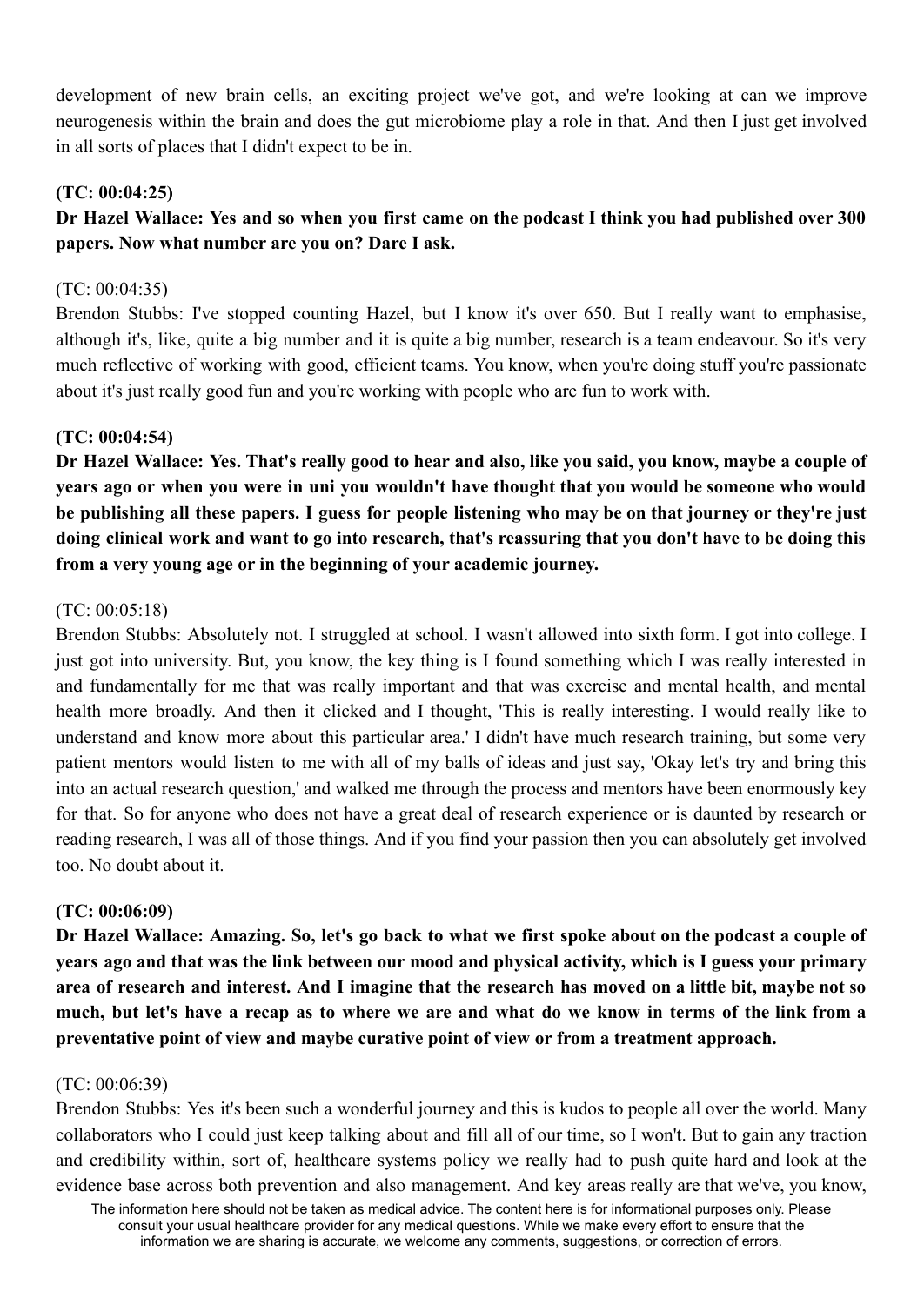quite strong and convincingly shown when we look at cohorts of people. So we look at people who are not depressed or not anxious and we follow them up over long periods of time. We've done big met analyses now showing whether you're a child, you're an adult or an older adult, that there is a direct relationship between being more active in your daily life, there's caveats around that for certain populations, can help protect and nudge the cards in your favour to prevent possible mental health conditions. And I don't want to come on here to say that if you move more, this is going to solve all of your life problems or prevent having a mental health condition. It won't, nor will any other intervention I'm aware of. As part of a package of things that we do in our life, it can have a really positive impact on people. And I think the really interesting thing since we last spoke which is built upon this observational data in terms of prevention is there's been some really smart Mendelian randomisation studies. And I want to give a shout out to Carmel Troy who is an amazing doctoral researcher, she's finished her PhD now at Harvard University and she's been looking at this type of study which looks at the causal relationships between genes and outcome.

And what she's done is she's looked at huge data of people wearing objective devices such as accelerometers which are really, really accurate devices that you may typically wear as a consumer on your wrist or on your phone. And found that there is a causal relationship between how active objectively you are on your wrist of depression in the future and it doesn't go the other way. And this is a really, sort of, technical way of doing the analysis. And the good news of this is the paper which she did for all of us, is that even if you're genetically predisposed. Genetics, environment, lifestyle all plays a complex interplay about why we may get depression or anxiety. Is that if you're more active you can still offset your risk of developing depression. So she did really one smart study in depression and anxiety published earlier this year. 60,000 people, they looked at all of their genetic makeup and all of these people were genetically predisposed to developing depression of equal weighting. And she looked at objective device measured physical activity and she found that even if you are genetically predisposed, being more active compared to those who are not active, you can offset your risk. So in this context, 60,000 people, great physical activity data, great depressive data. You know, your genes do not determine necessarily your risk of depression and I think that's really, really powerful. And a bit about treatment. So I think we're moving very very fast in terms of implementation. I think, you know, we've unequivocally shown that exercise as part of a package of care for people and as part of a menu can have a really positive impact, whether you have depression, anxiety, post traumatic stress disorder.

You know, any one number of these things that adding on physical activity or exercise can help reduce your mental health burden and we know about the other health benefits (TC 00:10:00) from doing that. One of the main criticisms of exercise, if I just take depression as an example and this is just to illustrate how useful it is.

Is that research that is of typically short term and follow up, so less than six months. So we're just, like, okay you can do exercise for three months, you feel better, great. Then what happens? So there's a really good study in Sweden by a colleague called Matt Horngren and he looked at big numbers as well because if a study doesn't have enough people in it, you can't really be confident in the outcomes of the study. So Matt's recruited 1000 people living in Sweden, living in a community with mild to moderate depression and he followed them up for twelve months. And they're randomly allocated into three groups and then everybody got treatment as usual, which is best practice care. Seeing your doctor or psychiatrist, psychologist or a combination of all of those things. One group got that. The other group's got, like, two and another group got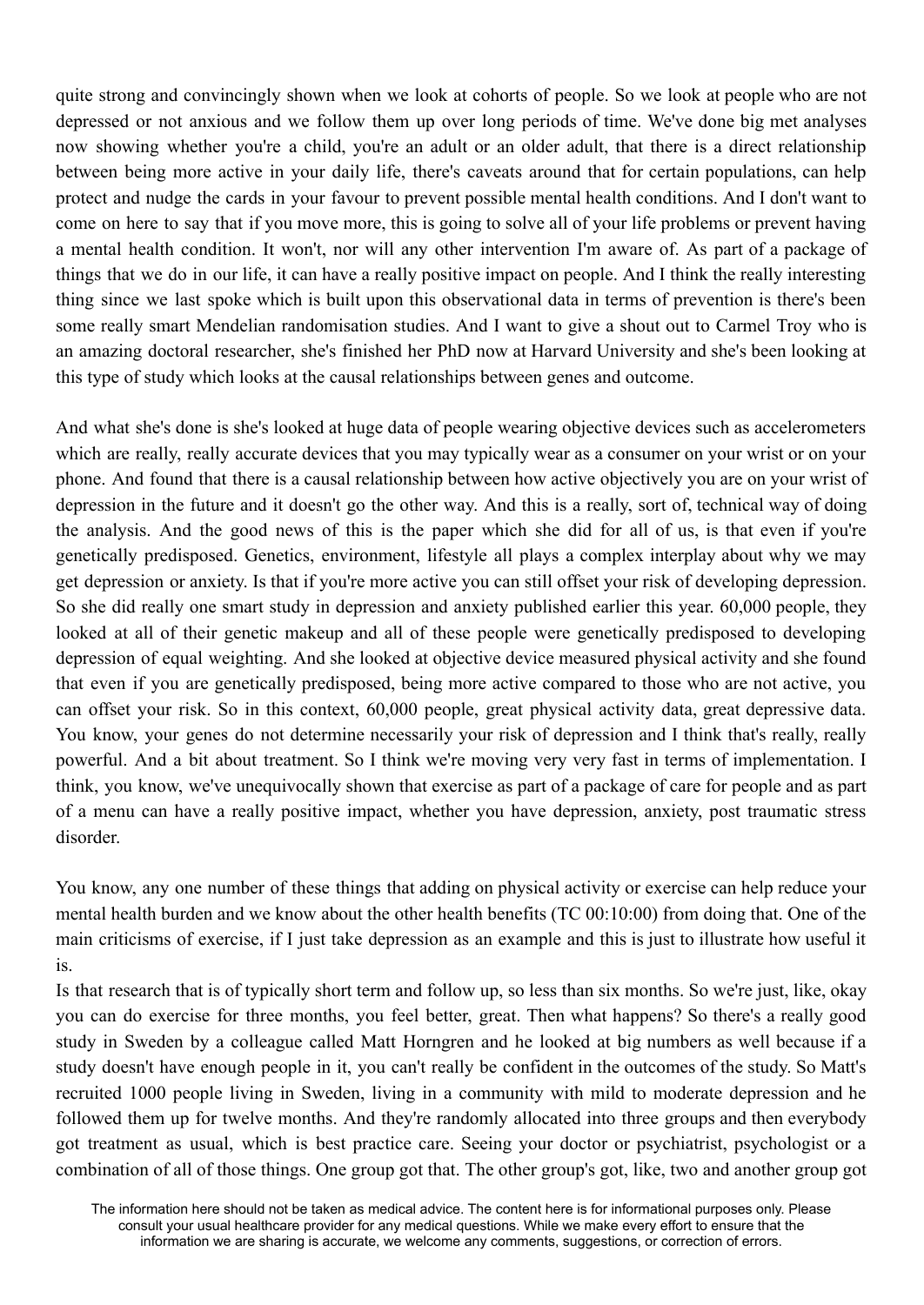CBT delivered via the internet and another group had exercised as an intervention. And everybody was followed up over twelve months to say, what happens in this well powered, well designed long term follow up study? And to add, you know, great credit, Matt's found that exercise has just as good impact on depressive symptoms as CBT. CBT is wonderful and I fully recommend that anybody who has that should take that as they should any treatment recommended by, you know, medical practitioner or otherwise.

But Matt's found that exercise and CBT were just as effective as each other. That's not to pitch them up against each other because why not use both tools? I mean, if I needed it today I would. But it just goes to show how powerful it was and they were both significantly and clinically meaningfully, so it means something better than just standard practice care within Sweden. So that is a really good randomised control trial and since we last spoke we've had a great infiltration into guidelines. Nice guidelines within the UK. We've written European guidelines, you know, with very imminent psychiatrists, psychologists, people with lived experience recommending that as an option, as part of a whole package of care, physical activity is used in the prevention and the treatment of people with mental illness. So we've had good penetration at a national, European and international level in respect of the evidence. And people don't change policy if the evidence is not good, so it's exciting times that people are considering this as an actual serious intervention that people can have as part of a menu.

### **(TC: 00:12:21)**

# **Dr Hazel Wallace: Yes absolutely. And the question that always comes after people ask about the link between exercise and depression is, 'How much do I need to do in order to reap the benefits?'**

#### (TC: 00:12:32)

Brendon Stubbs: Yes, it's a great question. So, if we're looking at prevention, Carmel, who I mentioned previously, did that really nice study and she recommended that you could just do, you know, 30 minutes a day would be enough to prevent you from developing depression. Again, this is looking at population, so big, big data. On an individual level, for anyone who's experienced depression, knows somebody with depression, you know it's really complex and multi-faceted. But, you know, Carmel has shown that this can help nudge the cards in your favour. Just 30 minutes over the course of a day. And if you actually do have a diagnosis or you're struggling with your mental health then, you know, fifteen, twenty, 30 minutes can help you per day. Three times a week. The most important thing for people who are struggling, and I work in a hospital where you don't go into hospital unless you're really ill, is just getting started. So we had the World Health Organization new guidelines come out earlier this year and they've slightly revised the lower band and the upper band about what people in the general population should be aiming for. But they really caveat it for people with conditions, whether it be a physical health condition or a mental health condition. And just say, if you're struggling for any reason, just getting started today with, you know, two minutes, five minutes is really, really important to get people moving, letting that activity continue.

#### **(TC: 00:13:48)**

**Dr Hazel Wallace: Yes absolutely. I think that's a really good message. You know, we have the** guidance and we know what the research says, but from a practical point of view every little helps and **just getting people moving is the most important thing maybe.**

#### (TC: 00:14:01)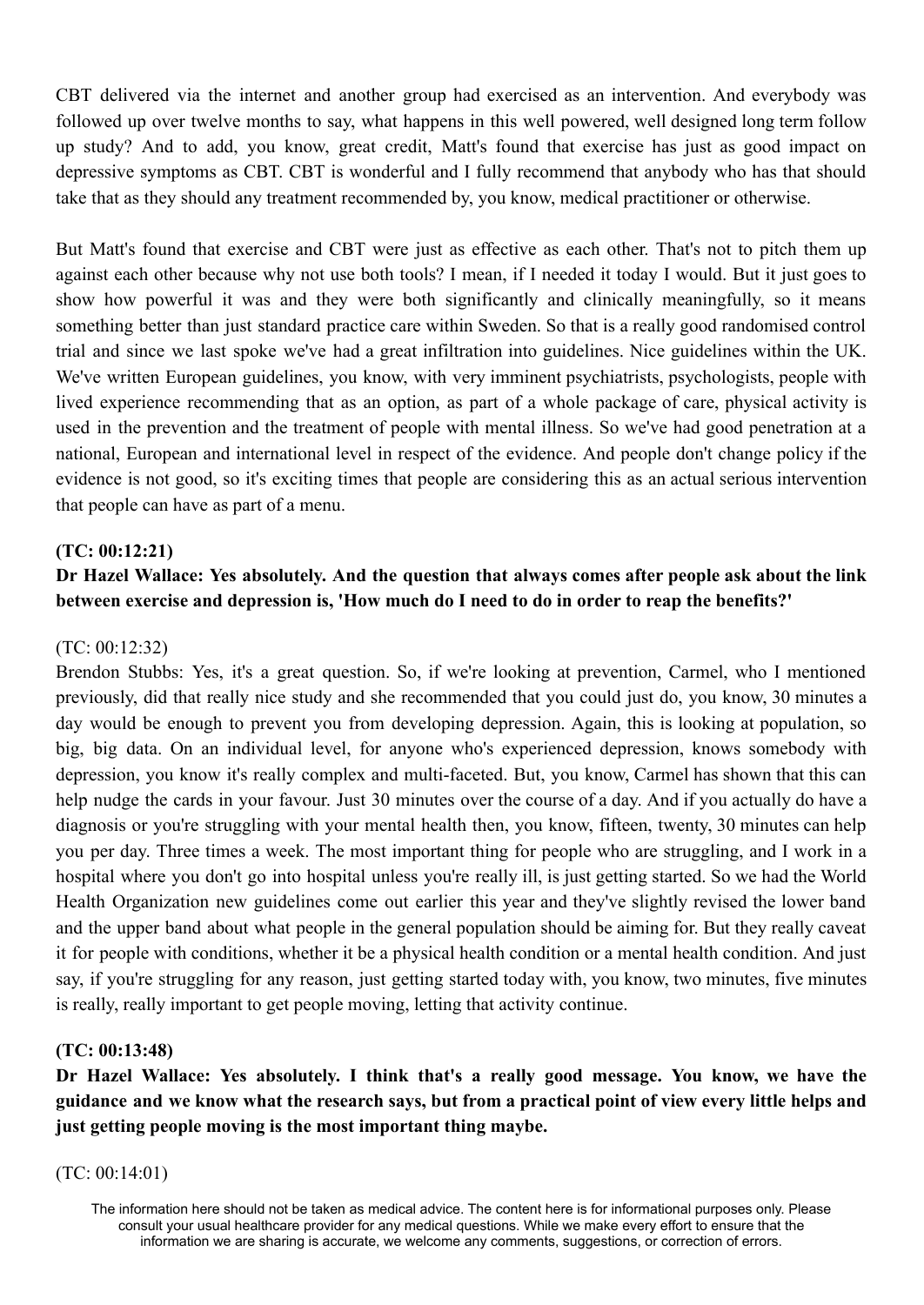Brendon Stubbs: Absolutely.

# **(TC: 00:14:02)**

Dr Hazel Wallace: Yes and then moving on from physical activity to food and the whole, kind of, food and mood as such. It's a big topic that's thrown around a lot and people are told about various foods to eat to boost their mood. What is the link there? What, kind of, diet or dietary pattern do you think **has the strongest evidence when it comes to influencing our mood?**

### (TC: 00:14:25)

Brendon Stubbs: Yes, well I've had the great privilege of working with some of the giants and pioneers in this area. And the best evidence at the moment, and it may be because most of the evidence that's focused on that is really around the Mediterranean diet. Both in terms of the prevention, so there was a systematic review looking at prevention earlier on this year or the year before showing a Mediterranean style diet, particularly when we talk about low inflammatory foods, can help protect against the emergence of onset of mood disorders and also for the treatment of depression too. So it appears a Mediterranean style diet is a very beneficial approach within this particular context. Whether or not that is just an artefact of people who are studying that the most, I think that is to be determined. But that is where most of the evidence lies at this moment in time.

# **(TC: 00:15:11)**

**Dr Hazel Wallace: Yes I would agree. When it comes to the Mediterranean diet I think everyone's probably sick of hearing about it. There's so much evidence for it supporting lots of different aspects of our health from, like, our mood, our cardiovascular health, hormonal health. It's very much the** one diet that fits all, but it's not a very prescriptive diet per say. You know, it's very flexible. I'm super interested in Felice Jacka's work and her SMILES trial is one of the most landmark trials that really **set the scene for this field of research.**

# (TC: 00:15:46)

Brendon Stubbs: It's incredible and Felice, she's a pioneer. You know, she's literally transformed the landscape of nutrition and mental health in terms of the research evidence base. And her SMILES trial which she did, you know, at face value it was audacious in many ways. In addition to conventional medical care, can we introduce a Mediterranean style diet to help people's symptoms. And I know from speaking to Felice quite a lot and she's shared this openly is, it was very difficult to get that study funded because, you know, who wants to believe that, particularly in psychiatry, what you eat could really be an active part of people's treatment. But kudos to Felice and her tenacity, her vision. She's driven this forwards and demonstrated within a randomised control trial that it can really help improve people's mental health symptoms. And one of the other barriers which she did, which is just so incredible, is demonstrated that it doesn't have to be expensive. She did, like, a health economic analysis within that trial demonstrating that it's actually cheaper to go out and buy these wholefoods rather than the standard American or SAD diet and ultra-processed foods that we may have, which is one of the, sort of, misconceptions about Mediterranean-style diet eating is that it can not to be accessible to all people, and clearly that's an issue for some people, but it doesn't necessarily have to be more expensive than what may be a standard Western diet.

# **(TC: 00:17:14)**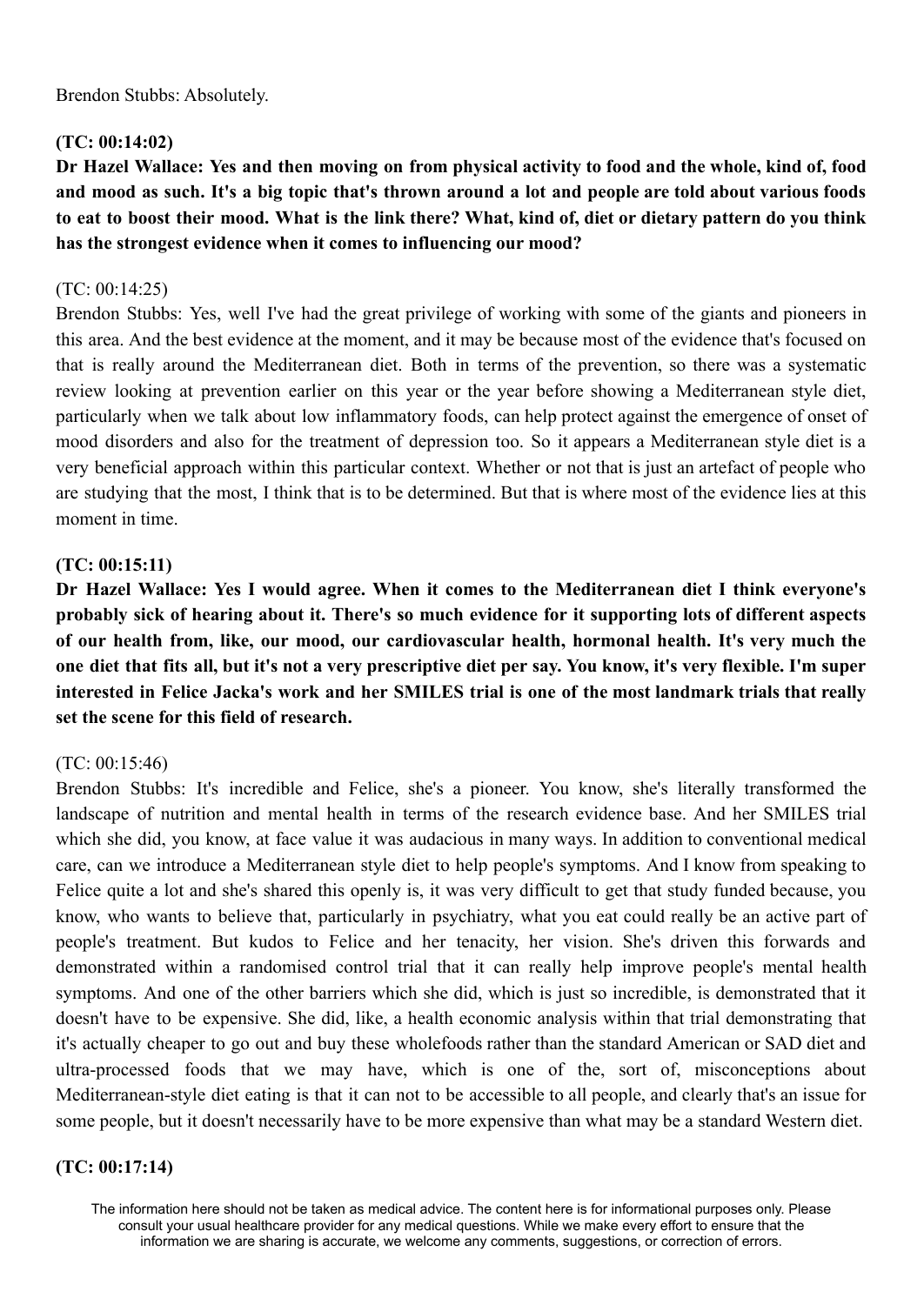Dr Hazel Wallace: Yes, I agree, (Advert 17.14 - 18.04) Then, that, kind of, brings us on nicely to **supplementation and definitely in London anyway, there's this huge wellness market that's really booming at the moment and there's lots of like nootropics and various supplements that claim to** improve your mood and I know that you've been looking at this. So, as like a, kind of, overarching **umbrella are there any supplements that are really standing out in the crowd or are there any supplements that people are shouting about that you don't really like the evidence is really there yet.**

### (TC: 00:18:37)

Brendon Stubbs: So, we looked at this in the context of nutritional supplementation in the treatment of different mental health conditions. Joseph Firth was the first author, he had a paper in World Psychiatry, and so, you know, what are the best nutraceuticals or nutritional supplements which can help people with different mental diagnoses. The good news is it appears that almost all of them are safe, so that's good if you're happy to part with your money, but the evidence is not quite convincing as you hear from people who get very excited about this issue, or if I walk into one of my local stores and people often tell me about various supplements that cure lots of things, and I always find it very interesting. The best sort of evidence at the moment is obviously Vitamin D, particularly in the winter, there's good evidence within that particular context. Some of the Omega 3s and 6, also. There's interesting, sort of, data on pre- and pro-biotics as well. It's definitely an emerging field, and I definitely think it's a field which should be good to catch its breath before it catapults into everyone's cupboards across, you know, the city or anyone else's, because the data is still trying to catch up with the enthusiasm which is in the market. Joe presented that paper at a well-known nutritional conference and effectively ended it saying that, you know, the good news is that all of these are safe, but the not-so-good news is (TC 00:20:00) that most things don't work at all, or anywhere near as good as they say. It was a pretty unpopular ending to a conference presentation but there is some evidence definitely around some Omega-3's, Vitamin D's, some other supplements too.

#### **(TC: 00:20:14)**

**Dr Hazel Wallace: Then, one supplement in particular that is popping up quite a bit is CBD. That's** been, kind of, brewing around in the background for the last couple of years for anxiety, insomnia and **now, you know, I see it really marketed towards the kind of sports and athletic community for recovery. There's all these claims that are being made about it. Obviously, with supplements, they're** not regulated in the same way as medicines, so in terms of the quality, that's something that people need to be aware off, but I would love to know your stance on whether there is strong evidence for its **anti-anxiety effects.**

# (TC: 00:20:52)

Brendon Stubbs: So, I've witnessed and seen the enthusiasm and I've got people close to me who swear by CBD and its cure-all and I've sat in shops and talked to people who've told me, you know, no matter what I go in and say I would like help with, CBD will cure it. When we look at the science behind this, for the some of the reasons that people commonly use it, you know, science in terms of top-quality evidence when randomised controlled trials is catching up, before I touch upon mental health, where I think there is a bit more promising evidence, I'll briefly touch upon some of the other common reasons that people use it. So, there was a recent systematic review and randomised controlled trial pooling, so a meta-analysis, looking at the possible benefits and the possible side effects across two different papers. The authors found that CBD-based products, across a number of randomised controlled trails, so this is double-blind, so the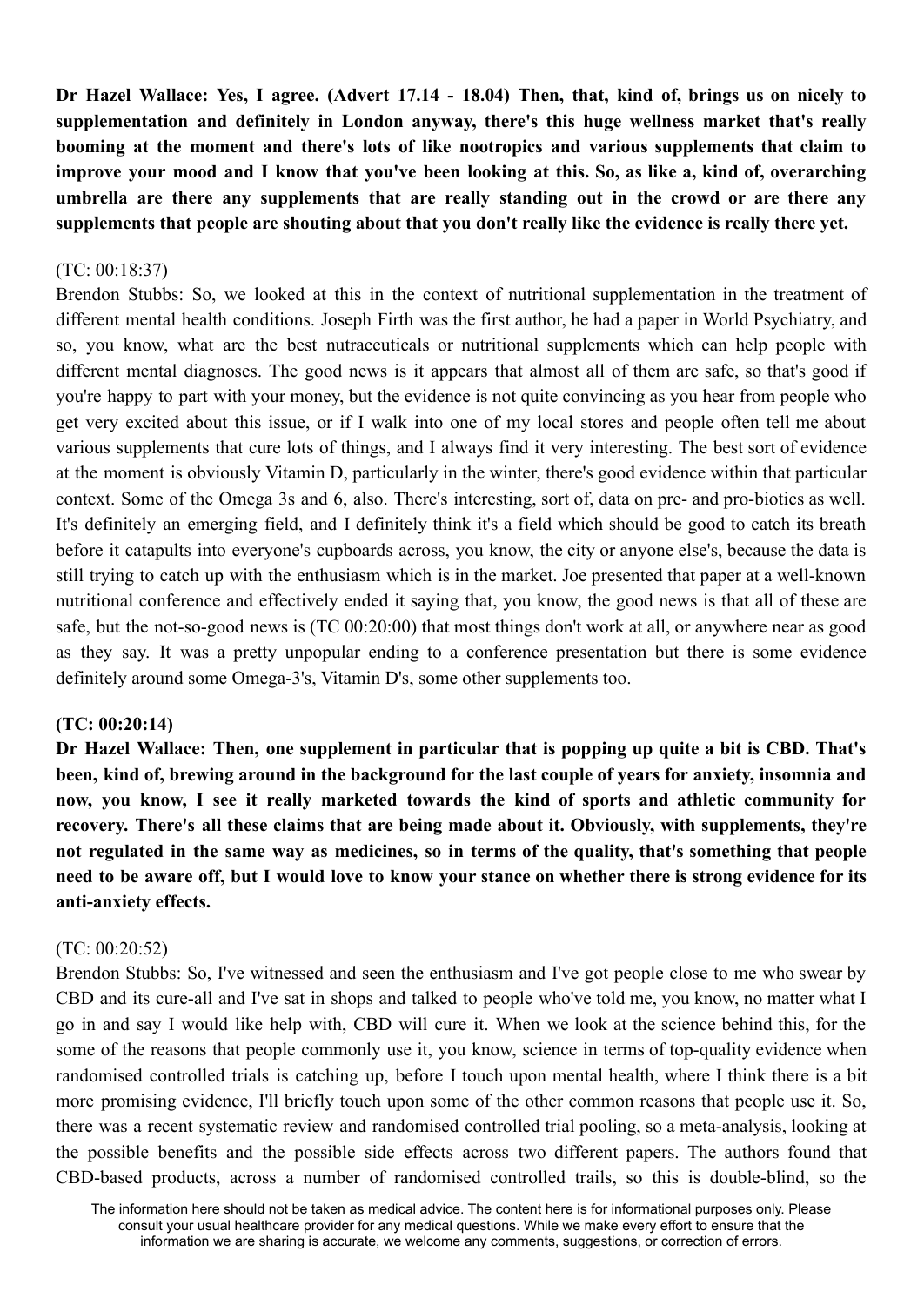participants don't know if they're getting CBD or if they're getting a control placebo, that's one of the good things about doing nutraceutical research, and the people giving it don't. I've been involved in a Vitamin D study in first episode psychosis, so I know it's quite easy to do double-blind randomised controlled trials. They found in this paper, in Neuropsychopharmacology earlier this year, is that, you know, interestingly in the quote unquote healthy population, that CBD reduces your appetite and it doesn't have any effect on your sleep, and the impact on pain is negligible in this particular randomised controlled trial and meta-analysis. So, that is in that particular context.

Again, looking in a general population, some colleagues where I work looked at, what are the adverse events or side effects, which we would do if you look at any particular medication in the treatment of any particular condition, and they found some quite concerning side effects for people which I've not heard many people talk about. So, for instance, side effects such as increased risk of withdrawal due to side effects, two-fold increase compared to the placebo group. There was an increased risk of almost ten-fold for abnormal liver function tests. There was an increased risk of diarrhoea by two and a half times compared to control conditions, an increased risk of sedation during the day, four-fold increase, and a five-fold increase in pneumonia compared to the control conditions. This is double-blind randomised controlled trials and the paper, the first author was Edward Chesney in Neuropsychopharmacology published in 2020 in one of the nature journals and I work with that particular team. So, I don't think that's one of the things that we particularly hear about is the potential adverse side effects reported and this is a supplement which I can go down to the local shop and buy heaps of, and no-one's ever told me that it could result in all of those different things. That being said, just before I talk about mental health, I've got people close to me who will literally, you know, swear by the power and healing that it's done across many different facets. I think within this particular context, until we're met with good data, I'm continuing to sort of sit on the fence and look at this a bit sceptically.

The power of the placebo is real. It's very, very powerful. If I go to a shop and I don't know and someone tells me all of these wonderful things, it's going to make me feel better and all of this stuff, then, you know, it's almost like even before I've tried it, I'm like, 'Wow, I've got my new product. I'm going to go home and try it,' and I start to feel better and whether or not it's due to the placebo that people are feeling better on an anecdotal basis or not, is yet to be confirmed in the general population. If we look in clinical populations and mental health specifically, so there is some tentative evidence that it may help people's mental health, particularly anxiety. There's some tentative evidence, and I'm using the word 'tentative' quite strongly, that it may help people's depressive symptoms. There's some interesting data looking in schizophrenia and the schizophrenia spectrum as well that it may be a possible helpful treatment for this kind of people who experience those symptoms. So, as a sort of neutral bystander, I'm slightly concerned at the mismatch between the marketing, the lack of awareness of adverse events which are being reported in pre-registered randomised controlled trials and the evidence for the health benefits in randomised controlled trials is not anywhere near as clear as people reporting their own experiences, or people will tell you when you go into a shop or you go on a company's website.

#### **(TC: 00:25:18)**

Dr Hazel Wallace: Yes, absolutely. I think there's so many anecdotal reports for CBD and I know, like, a lot of people have used it and I did my own little experiment, obviously not blinded because I'm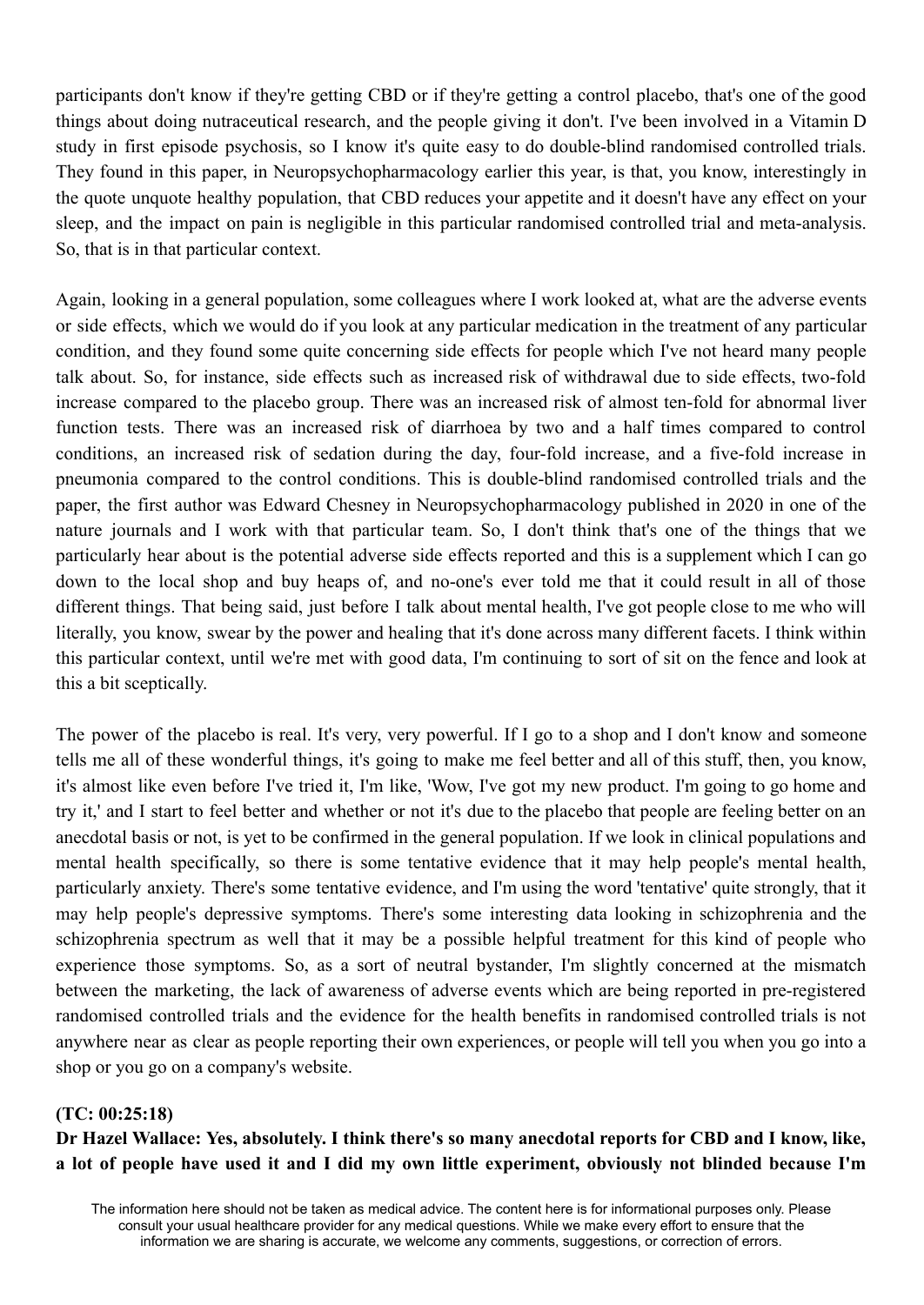giving myself CBD, but I decided to take it for 30 days and see how it affected or influenced my **WHOOP data, in terms of sleep, recovery, mood. What I found was, because I'm pretty sceptical about all of this, I've read the research, when it comes to supplements I am always very cautious** anyway, I had this initial boost in my recovery, green streak on WHOOP, and all of my markers were improved and this, kind of, dropped off after 8, 9 days and came back to base-line. You know, I finished my month and I decided not to continue taking it. First of all, it's like £70 a bottle, and I'm **like, 'There's so many other low-hanging fruit when it comes to improving your mental health, that,** like. I just don't want to waste my money until someone can show me very good evidence that it's **going to make an improvement.' So, how I explain, or how I'm, kind of, interpreting this initial increase in recovery, was that placebo effect, but also, I'm probably doing things sub-consciously around that time. You know, having CBD before bedtime, probably getting into bed a bit earlier,** doing all the other things that are confounding what I'm doing with CBD, so it's so hard to tease apart what's happening. I think for a lot of people who are interested in CBD, they're already doing lots of **the good things already.**

**They've probably invested in things like blue-light blocking glasses, they're getting into bed, they're not using technology, they're eating a well-balanced diet, they're exercising, and so, it's very hard to say, 'Yes, it's the CBD that's made that difference to you.'**

#### (TC: 00:27:10)

Brendon Stubbs: Yes, absolutely. It's literally impossible to say. You really do need to randomised controlled trials to compare, you know, people who don't know what they're taking against people who are taking CBD and when you look at that the evidence is not clear, and in fact, it points to people may have side effects. Again, never underestimate the power of the placebo. I'll never forget, I'll give you one anecdotal example of how I saw this very early on in my clinical training as a student. This was a bit bad of me but I did tell the person the next time. This person came in with some back pain, and I put on what's called a short-wave diathermy machine, which is some electrotherapy device which has, I think, subsequently been debunked but we got taught how to use. I put it on this person's painful neck at that particular time and shoulder, and after the end, twenty minutes, they said, 'Wow, that felt amazing.' Then, I realised I didn't turn it on. After they said that, they said, 'That was absolutely incredible,' and then, they came back the next time, and I was a nervous, anxious student, didn't know what to say. Told my educator at the time, he came back next week and said, you know, 'Ever since that last week, I've felt incredible,' and then I had to, sort of, say, 'Look, I'm really sorry, I didn't turn the machine on.' That was my first early experience of real-world placebo taking. Don't underestimate the power of the mind.

# **(TC: 00:28:22)**

**Dr Hazel Wallace: Yes, absolutely. Also, just, like, the therapeutic experience of seeing a practitioner and the physical touch and them actually doing something and listening to your problems, I feel like, when I'm seeing patients, 80% of what I'm doing is reassuring and listening. That's therapy in itself. People walk away feeling like their ailments, even physical ailments, have improved purely because they've gotten a load off their chest.**

#### (TC: 00:28:50)

The information here should not be taken as medical advice. The content here is for informational purposes only. Please consult your usual healthcare provider for any medical questions. While we make every effort to ensure that the information we are sharing is accurate, we welcome any comments, suggestions, or correction of errors.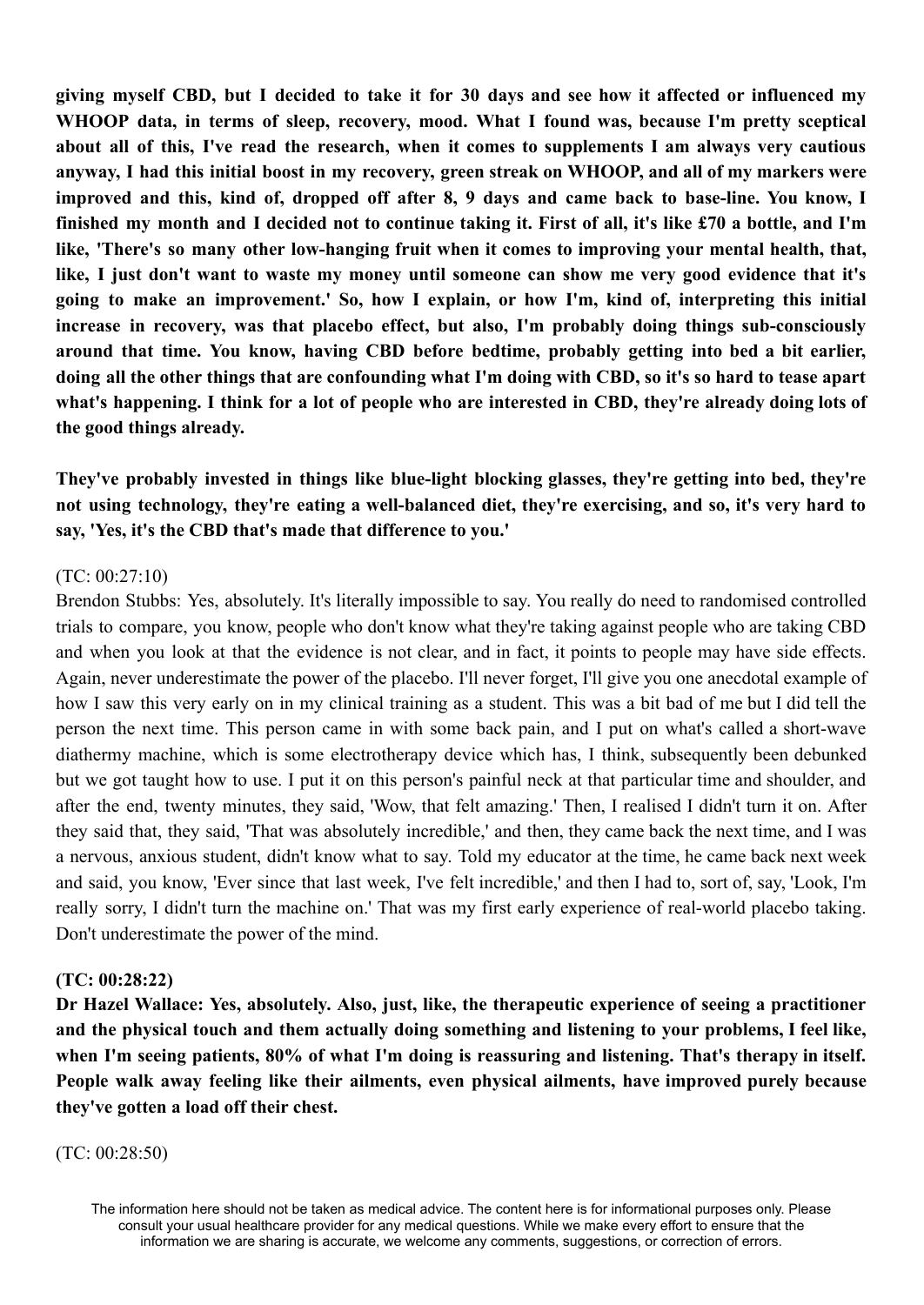Brendon Stubbs: Absolutely, and I invite students or qualified people or anyone to come in and spend time with me and my clinical practice. I always say to them, 'You're not really going to learn from me physiotherapy-wise because most of my time is spent talking, listening, reassuring, encouraging people to engage in treatment.' You know, people in hospital who are really unwell, just really benefit from that time and that space to be reassured that if you are having aches and pains, you know, it doesn't mean your back's going to crumble and snap. So, I'm very much in my own clinical practice, you know, a two ears and one mouth, and I continue to try and use it in that proportion if not more.

#### **(TC: 00:29:26)**

Dr Hazel Wallace: Yes, absolutely, So, we, kind of, touched on a little bit about like marketing around **mental health and products and things like that and there's some really incredible marketing tools out** there and they can be very convincing. If you don't have a scientific background or you're not willing to go look at the evidence yourself, you're, kind of, having to take things at face value that you see online. So, I get a lot of people sending me various posts or advertisements, 'Hazel, is there evidence for this?' 'Can you debunk this?' (TC 00:30:00) What would be your best advice for people to look out **for in terms of red flags for pseudoscience?**

#### (TC: 00:30:07)

Brendon Stubbs: So, in terms of pseudoscience and lack of clarity, be careful, particularly if there's a new pseudoscience or area, there's normally, you know, like a guru or a face of someone who is a sort of leader of that particular movement. People who practice pseudoscience, particularly in new areas, claim that it helps many different areas, and they tend not to subject themselves to the scientific process, you know, what we've talked about in terms of testing with randomised controlled trials and seeing whether it really does work. If you ask that person about their new amazing product, or their new amazing therapy, or their new amazing theory and you ask for their research, or even go onto their websites and this can be very confusing in its own right, because most websites say, you know, 'We're evidence-backed.' 'We've done this research.' If you get down into it, the evidence base is actually really, really poor and quite shoddy. I'd be quite careful about what you do and don't take on board. What I'll often typically hear, if I engage with people who are talking about pseudosciences, I often hear that, 'It's just so complex that, you know, scientific methods can't capture this.' Such as, you know, we'll call it 'Brendan's Therapy', Brendan's got a new therapy that works and releases, I'll just say this as an example, new energy within your body and makes you feel amazing with this new Brendan's special therapy. Of course, it normally comes with a prolonged, I'll call it babble, because often I don't understand what people are saying, and that's just because it is, literally, just not interpretable.

So, I would be cautious for any of these particular therapies, treatments, approaches, which do not submit themselves to the scientific process and if they're using lots of lingo and scientific terms and jargon which are making it sound overly complex.

#### **(TC: 00:31:49)**

Dr Hazel Wallace: Yes, I agree. The other thing that pops up quite a bit, is, like, 'I've done my research.' Or 'Do your research.' Research is such a big term, and I'd love you to, kind of, just briefly touch on that and the hierarchy of evidence and what we look for when it comes to good research as **clinicians and researchers.**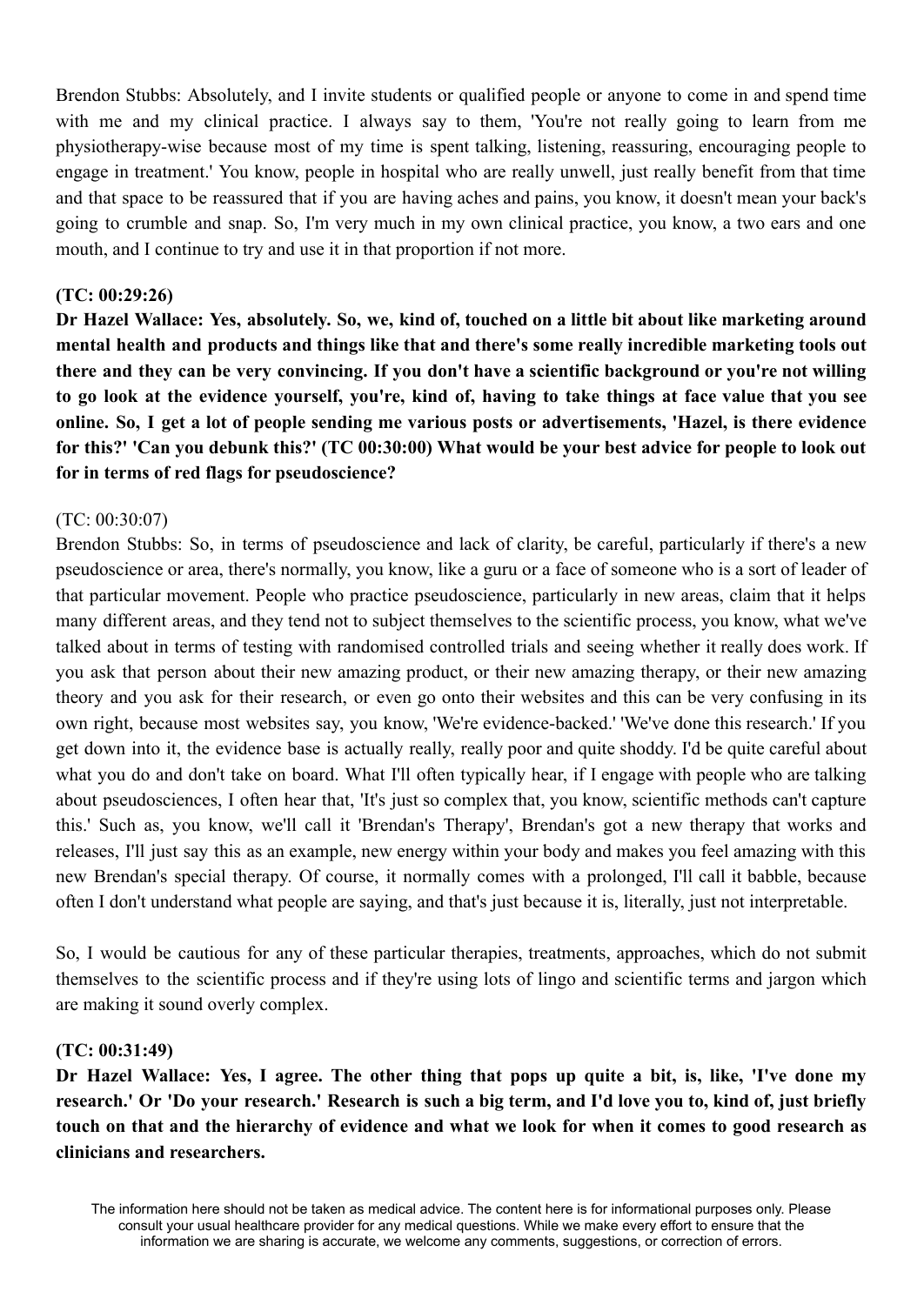### (TC: 00:32:12)

Brendon Stubbs: So, the top of the evidence hierarchy pyramid is someone who looks absolutely amazing when they take their top off or looks great in their gym gear. I'm just joking about that. No, in terms of the evidence-based hierarchy pyramid or public health policy when we're making decisions, we tend to use, you know, what we call, quote/unquote, expert opinion. It's interesting, but it's not really good evidence. Not that I'd consider myself an expert and give an opinion on anything else, but, you know, take anything I say with a pinch of salt, really look at the science. Then, as we move up, we start to collect data and we look at case series. You know, we talked about anecdotes. So, a researcher may get a series of anecdotes where they may give an amazing product to, you know, a group of people over a week and look at some outcomes before and after using standardised metrics, whatever they want to measure, physical health, mental health metrics. Then, if you want to get a bit better, you could go up to sort of cohort and cross-sectional studies. You could look at surveys, and capture data from larger numbers of people. You could even look at people over time who don't have a condition and look at their symptoms of, say, mental health over time when they're taking amazing product or they're doing Brendan's therapy and you can see how they improve at the end. Really that's association data, you can't really say whether it's Brendan's therapy or Brendan's amazing product that's making a difference.

If I give you a real-world example of how we can confuse associations between causation, there is an almost perfect, perfect correlation between grey hair and dementia, as one example. Does grey hair cause dementia? Of course not. But do people in that age group who are often older and may have grey hair, you know, at the end of the spectrum, 60-plus, are they more likely to have grey hair? Absolutely. So, it's really just an absolute confounder (ph 33.57) that grey hair is related to dementia. So, that is the interesting thing, but the thing we need to be really careful about when we're looking at observational data, so if I want to say whether Brendon's amazing therapy works, or Brendon's amazing new pill which has everything under the sun works, it needs to be tested within a well-powered, randomised controlled trial. Which is open, has good numbers of people in, and it doesn't have me evaluating all of the data internally, and saying, 'Oh, I think, you know, these ten people, they look really motivated, I'm going to pick those people and some of these friends and some friends that I know to take the product because I know they're going to do really well. Whereas, my mate Dave and Stuart and others, they can't be bothered to do anything, and they're not in a great space, so I'm just going to give them the placebo and not tell anyone.' Randomised controlled trial removes, you know, that sampling bias and many other biases right at the start, and it really is the only way to reduce all of that bias to understand whether something truly, truly does work.

And that is the top of the evidence base hierarchy in terms of primary studies. And then to go a bit more boring and a bit more confusing, one study's never enough. So, never, ever just believe one study, you know, we always need replication within studies. And we see this phenomenon within new areas of research, new areas like CBD or Brendon's therapy, or Brendon's nutraceutical we see (ph 35.15) new study effect sizes, and this has been shown time and time again, that when we see a new product or a new intervention launched, we see great results. Then, when you get other people replicating it, saying, 'Can we really get great results from Brendon's therapy or Brendon's nutraceuticals?' we continually see the effect size shrink if not go away over time. So, we need to be wary of one study, even if it's a randomised controlled trial, is never enough, and that's where we need replication. Meta-analysis is one way, pooling of individual studies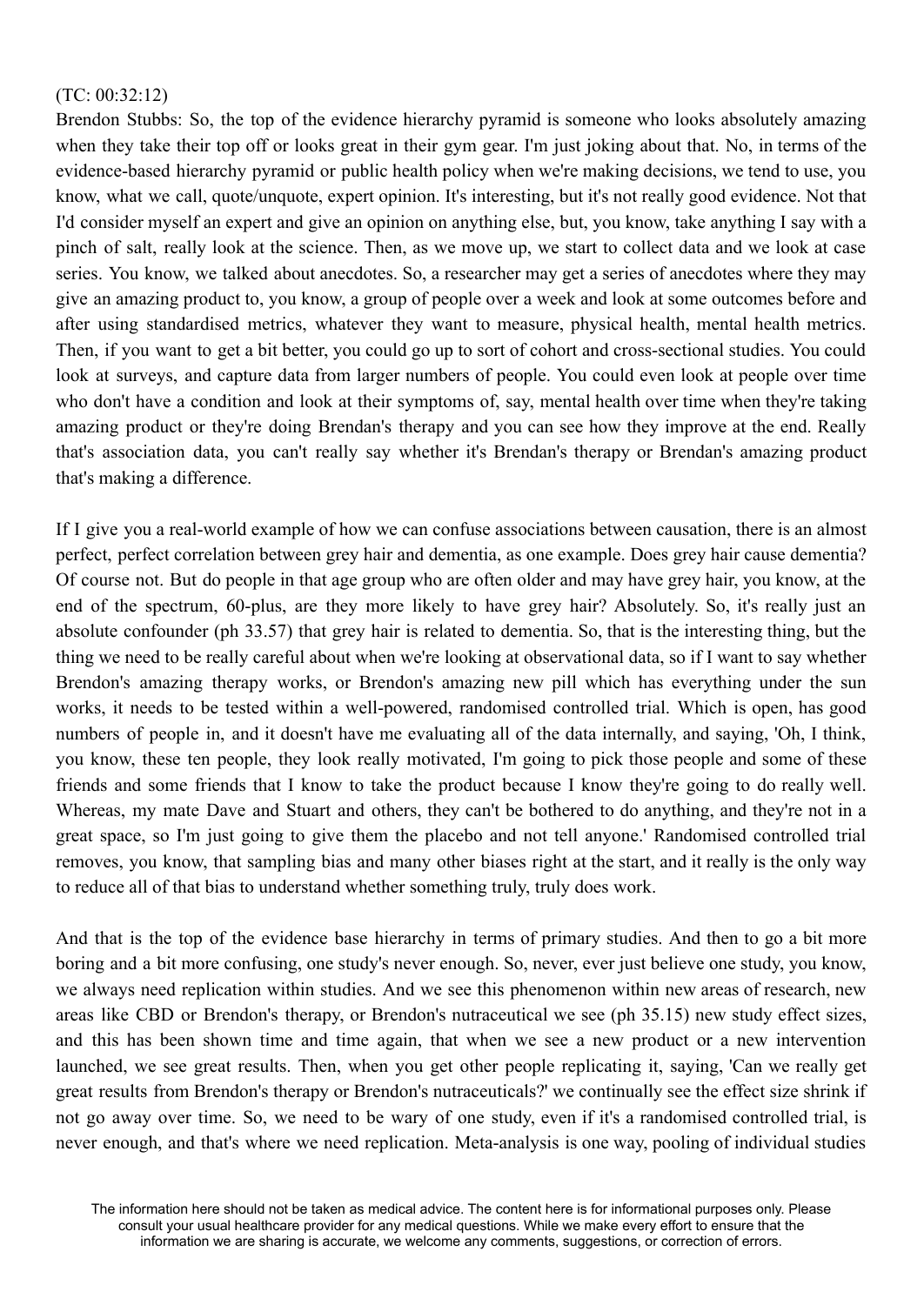and data to try and understand better the answer about whether a product or an intervention actually truly works.

### **(TC: 00:35:50)**

**Dr Hazel Wallace: Yes, that was a really good overview. (Advert plays 35.51-36.21). One of the areas** that I've been really interested in and have, like, spoken to you about before is research into female mental health and mental health for women. We know, like, historically, a lot of the research has been **based on a typical white, 70-kilo male, but when it comes to mental health, there's really important** really sex differences, and we're starting to understand them a little bit more. Can you speak to that a **little bit?**

### $(TC: 00.36.47)$

Brendon Stubbs: Sure, I can. So, you know, I've certainly read on this, I've published a number of papers on women's mental health, particularly after birth, before birth as well, and across the lifespan. So, I can share a bit about my understanding of the era. So, I was on a talk this morning, and thank goodness for that, with a professor from Great Ormond Street Hospital, a paediatric psychiatrist, and some fresh off some (ph 37.09) latest knowledge. So, she was emphasising that for all of us, you know, concerningly, 50% of mental health conditions, the first time people get them is under the age of fourteen years, and that is just incredible. So, you know, we really need to protect our young people. Obviously, that is a really important, on average, time of change for lots of people in different areas in terms of, you know, social circumstances, being much more aware of friends and obviously this huge physiological event in terms of puberty and going through the puberty process. So, what we tend to see in terms of the epidemiology or the patterns of mental health conditions is females, on average, have puberty, and have additional factors that happen around puberty in terms of, like, menstrual cycle beginning etc. before men, well, boys at that stage. So, females are twice as likely to have mental health symptoms in this critical stage at around the puberty stage, and that's due to, you know, a huge hormonal change, body change.

All of these things which, all of a sudden get-, you know, I'm not speaking obviously from personal experience, but all of a sudden, get put upon young women. And all of this together with increasing societal pressure at that age can really predispose young girls to be at increased risk of depression. So, that is a really key milestone for young people, particularly young females. And one that we tend to see is boys catch up a bit later on in terms of the prevalence of common mental health conditions later on, and then we see a much more static pattern in terms of common levels up until females get around, you know, other key events which males do not experience, and we're going to talk about these before I talk about social aspects. In terms of childbirth, for instance, you know, the huge hormonal changes, the changes in circumstances that happen before a birth, after a birth, and then this postnatal phase, is an immense period of adaptation for females both socially, but also in terms of changes in hormones particularly oestrogen has been heavily implicated within key areas of processing emotions within the brain and predisposing people to an increased risk of mental health symptoms. Then, looking along the lifecycle of females, it's been increasingly recognised and we've looked at this recently, is that the perimenopausal phase, and then the postmenopausal phase, again, another unique but very, very important phase which females go through that men obviously don't.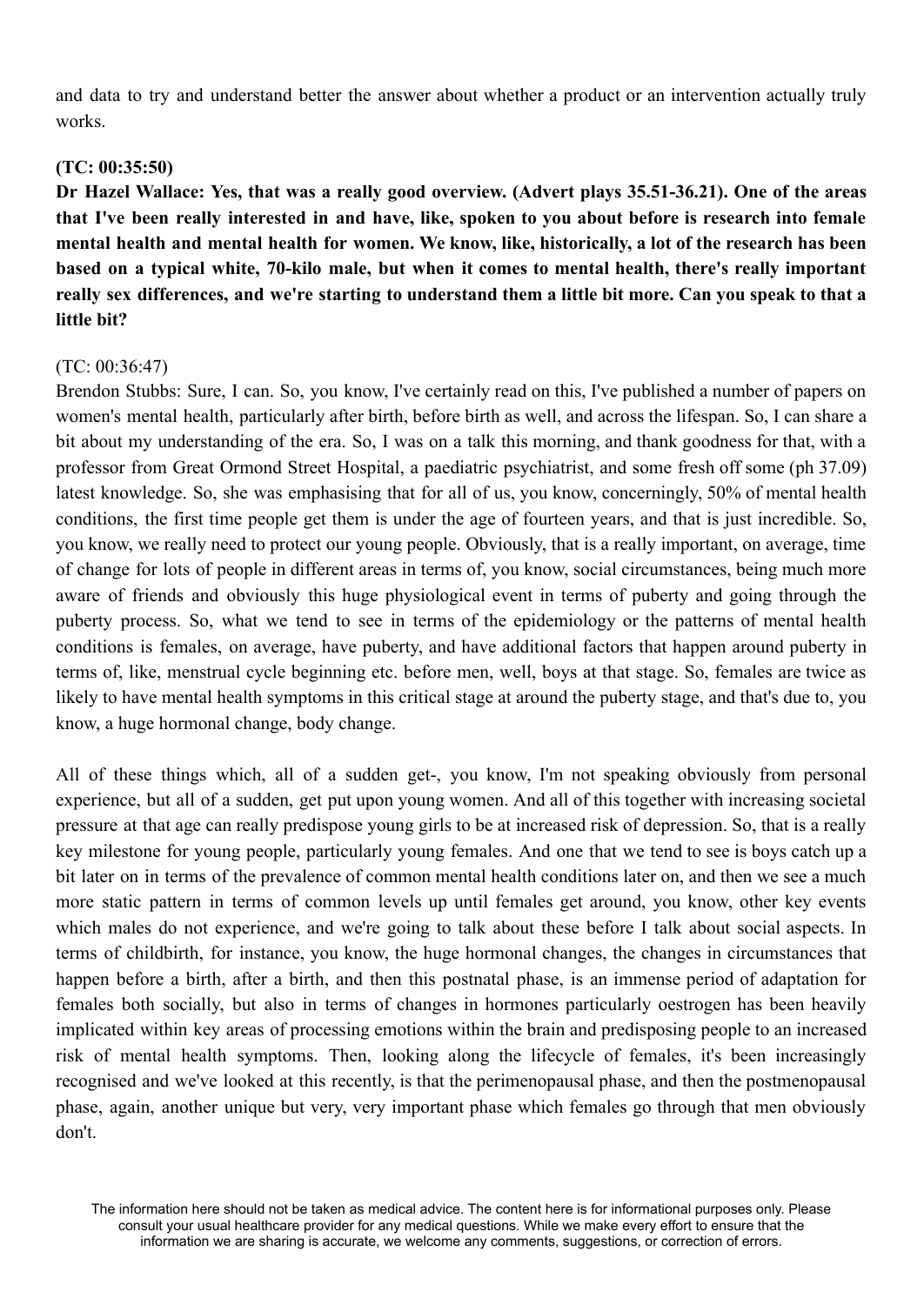This is a huge time of change, of, you know, hormonal changes, body changes, tiredness, fatigue etc., and this is another risk time where we tend to see an increase in the prevalence of mental health co-morbidities within females. And then later on as we move into older age, we tend to see males and females flatten out in their prevalence. (TC 00:40:00) Caveated within those key changes across females, we've got all of this-, and again, speaking from reading but not from personal experience, increasing social pressures in females in many different domains, you know, equality, pressure in terms of childcare responsibilities, unequal burden, inequality in the workplace, inequality in working hours. Just looking at those factors, it's no surprise that society discriminates against female gender so much that groups of females are, you know, a high risk population for mental health co-morbidities.

#### **(TC: 00:40:34)**

Dr Hazel Wallace: Yes, absolutely. I think it's really important that you said there in that what we see **in these, kind of, major hormonal milestones, there's almost a period of vulnerability, where there's a blip or a spike or an increased risk of mental health conditions, whether it's post-partum depression or perimenopausal depression. But during those transitions, there's typically a lot more happening outside of the, kind of, physical and physiological body, and usually, women are going through a huge** change in their life as well. Doctor Sarah McKay, she really talks about this so elegantly in that, like, hormones are so easy to blame, and they're definitely often the loudest voice in the crowd, but they're not the only voice in the crowd. It's very easy to forget about the other things, and we know that, you know, social support and social connection is one of the biggest predictors of good mental health. So, if **a woman feels unsupported after she's had a baby, that's one thing that we could be offering more help and advice with to help women, kind of, get through that really daunting transition from being pregnant to a new mum.**

#### (TC: 00:41:48)

Brendon Stubbs: Absolutely, and just distilling it to a hormone or a series of hormones would be doing, you know, as you said, complete injustice, because there's so much more going on in terms of roles, responsibilities, far beyond what I ever could possibly imagine and there's definitely a much more holistic issue in terms of support that is needed within people. I think within research, what we tend to do is, hormones are easy to measure and they're objective. When you start to look at other factors such as social support or, you know, inequalities in the workplace and how that may be impacting mental health, we're starting to do a bit more, but it's just been less easy to measure, which doesn't do the whole story justice whatsoever.

#### **(TC: 00:42:32)**

**Dr Hazel Wallace: Yes. What's also difficult with the research, when it comes to mental health in particular, you know, we're looking at biological sex, male/ female, but then we also have, like, gender which is a social construct and whether people identify as a woman or not, or non-binary. The research fails to capture that, like, we're not there yet. So, when we're thinking about mental health** it's such a complex web of factors that influence that, and so it's not just our biology, it's how the **world perceives us and, kind of, what opportunities we get and what environment we're growing up in** and how people treat us. So, it's fascinating, but I think we definitely need to start considering those **factors because not everyone identifies in the same gender as their biological sex.**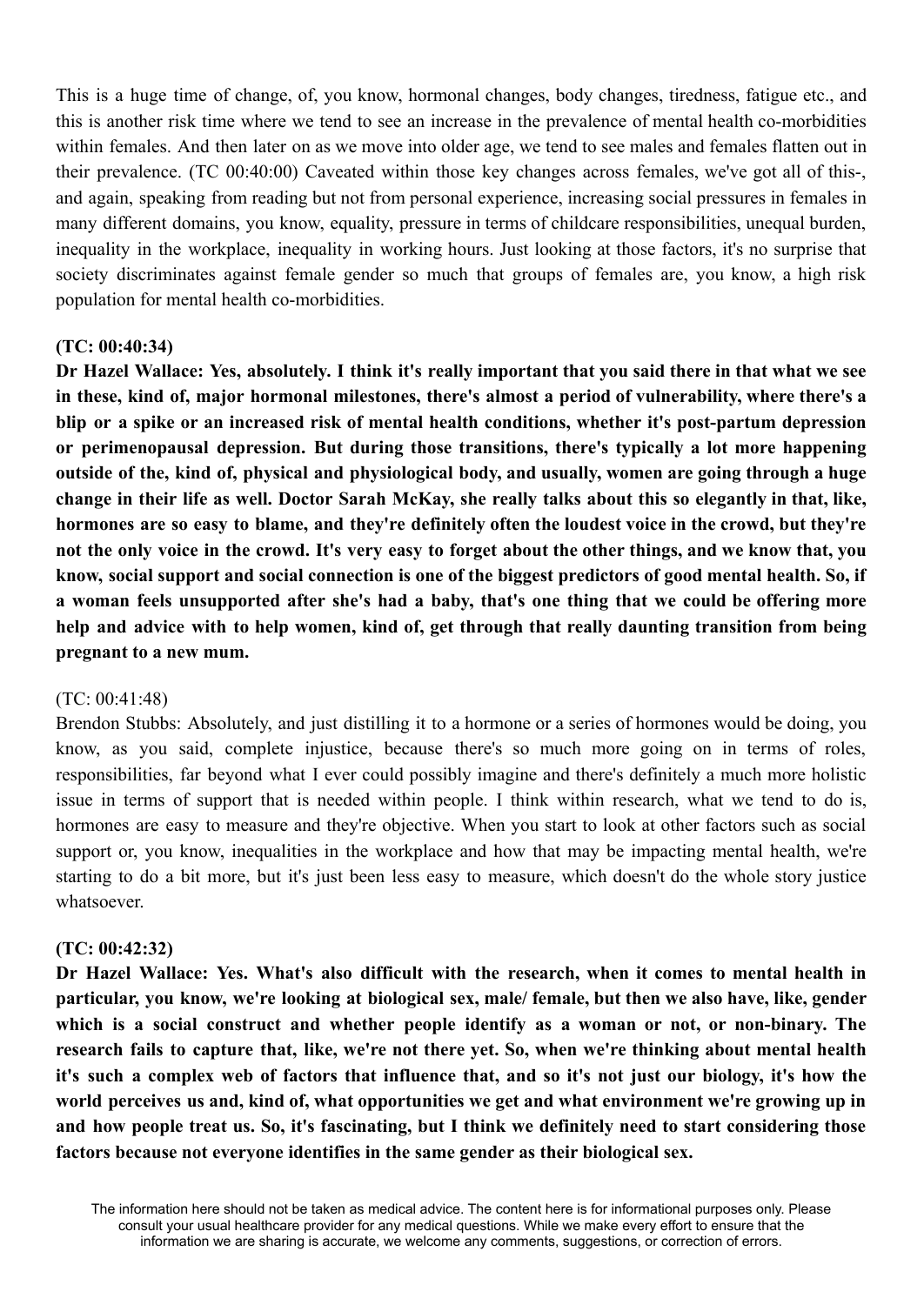### (TC: 00:43:20)

Brendon Stubbs: Absolutely not, and it's really, sort of, important that more research is done within this particular area to understand people for whom their gender may not be what their sex was when they were born, and we recognise from epidemiological data that there is an increased mental health burden in people whose gender identity may change over time. It's great to see new research coming through. So, where I work, for instance, I'm not involved with this, they've got Professor Louise Harrod (ph 43.47), who's a women's health psychiatrist, and her great team. They're doing some wonderful work looking at all of these types of issues in terms of, you know, gender-specific mental health conditions, what could be contributing to that, how can we support people doing that? And also supporting females who have been through horrific times, whether that be trauma related issues or, you know, Sian Aram (ph 44.11) is another wonderful doctor doing some really fascinating, such important work, looking at people who've been trafficked as an example, and females in that instance. Huge needs, and such important to be going on within this particular area. So, I think there's more investment happening but it can't come quick enough. You know, the key thing that I'm really personally interested in in this context more broadly is, okay, let's do the research, but let's get the information out there and let's really start to action this so we can support people across the spectrum, regardless of gender, socioeconomic status, let's help people.

# **(TC: 00:44:41)**

# Dr Hazel Wallace: Yes, I agree. So, this is probably a really difficult question to summarise, but if you could write a mental health prescription for everybody, what are some of the, kind of, key pillars that **you would love to see people starting to engage in?**

# (TC: 00:44:57)

Brendon Stubbs: Sure. Well, if I'm going to start from an assumption that this could work for someone who is struggling with their mental health, or has a diagnosed mental health condition, I'd recommend that the absolute fundamentals to keep on top, I do many of these myself. Have a position of gratitude. I personally have written a gratitude diary for ten-plus years and I sit and spend time with that every particular morning, and it shifts my mindset, because I naturally wake up and I'm having conversations throughout the day, and more often than not, I'm projecting worse outcomes. So, it helps shift me in terms of, you know, focussing on the positive. So, having a positive mindset and a gratitude journal is absolutely fantastic for that. Making time for physical activity is really important. So, you know, even me, who spends a lot of time, you know, and is privileged in many, many ways, I diarise time in to make sure that-, you know, it's a diary with myself and self-care that I get outdoors and I get active. Also nutrition, we've spoken a lot about that. There's really good evidence for both the prevention and promotion of better mental wellbeing today. We know about sleep. You know, if you do all of those things, if you're not feeling great and you get two hours of sleep or no sleep at all, you're going to feel pretty rotten.

Also, other techniques, if we don't talk about, you know, someone's got (ph 46.06) medication-related stuff in terms of mindset and mindfulness is just so important in terms of being present, acknowledging emotions, and being part of a social network too. Feeling part of something, and that is really, really important. So, feeling part of a connection within a community, a group of friends, is really, really important for people. And, if you are struggling with your mental health, it may be very difficult to do some of those, so just start off with perfecting one, don't think you've got to do all.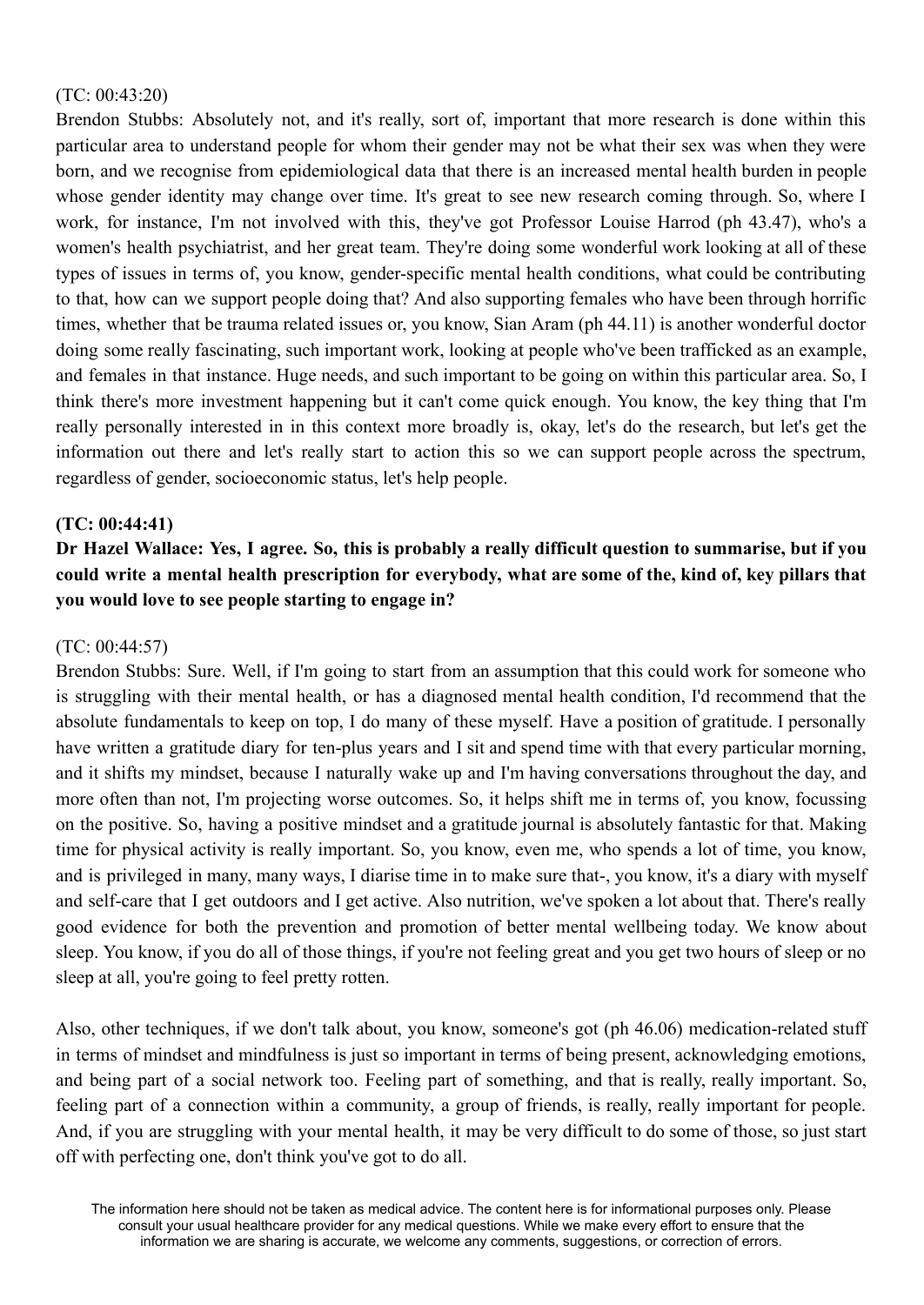# **(TC: 00:46:34)**

Dr Hazel Wallace: Yes, I think the message is really nice in that. You have to be compassionate with vourself, and it's very easy to list these things, but like you said, if you're struggling with your mental health, sometimes it's just not practical to expect someone to implement all those things at once. So, it can always be integrated by a stepwise approach. But I think that's a really nice way to, kind of, wind up the podcast. Before you go though, I have three questions that I ask every guest. The first one is, **what is the number one take-away that you want people to take from this episode?**

### (TC: 00:47:08)

Brendon Stubbs: The number one take-away is be interested in evidence and be sceptical. It's your time and your health, do your due diligence on anything that you take up.

# **(TC: 00:47:18)**

Dr Hazel Wallace: That's a quote right there. And this one's a little bit different to what we spoke about, but if you could go back and give your eighteen-year-old self one piece of advice, what would it **be?**

# (TC: 00:47:27)

Brendon Stubbs: I'd sit down with eighteen-year-old Brendon, I'd put my arm around him, and I would tell him everything's going to be okay. There's going to be a few bumps, but it'll be alright, and don't take yourself too seriously.

### **(TC: 00:47:39)**

# **Dr Hazel Wallace: Yes, that's a good one. Finally, what is one book that you recommend everyone reads?**

#### (TC: 00:47:46)

Brendon Stubbs: So, one book that I recommend everybody reads, I'm going to be a bit geeky with this, because it's my area of interest, is, 'Bad Science,' by Ben Goldacre. If you're interested in science and why science works and why science is the best way to understand research questions still, it's imperfect. Ben Goldacre is the author who's a Doctor at Cambridge. He's written a fantastic, really accessible book, looking at how science, whilst it is the best way to understand the safety and benefits of anything that we do in our lives, it's imperfect, and he very eloquently outlines what are some of the flaws in science.

#### **(TC: 00:48:21)**

Dr Hazel Wallace: Yes, that book actually was-, in my first degree, I was in a biochemistry lecture, **and Professor Morton, who was my lecturer back then, recommended that we all read that. So, that** was probably ten years if not more ago, so that book's been around a while. It's one of the, kind of, **most groundbreaking books when it comes to telling you or showing you how to spot pseudoscience. I found it super eye-opening because, as a young science student, you just want to believe in everything,** and evidence is evidence, and it takes a while to hone those skills of looking for good evidence, and I **love that book as well.**

#### (TC: 00:49:00)